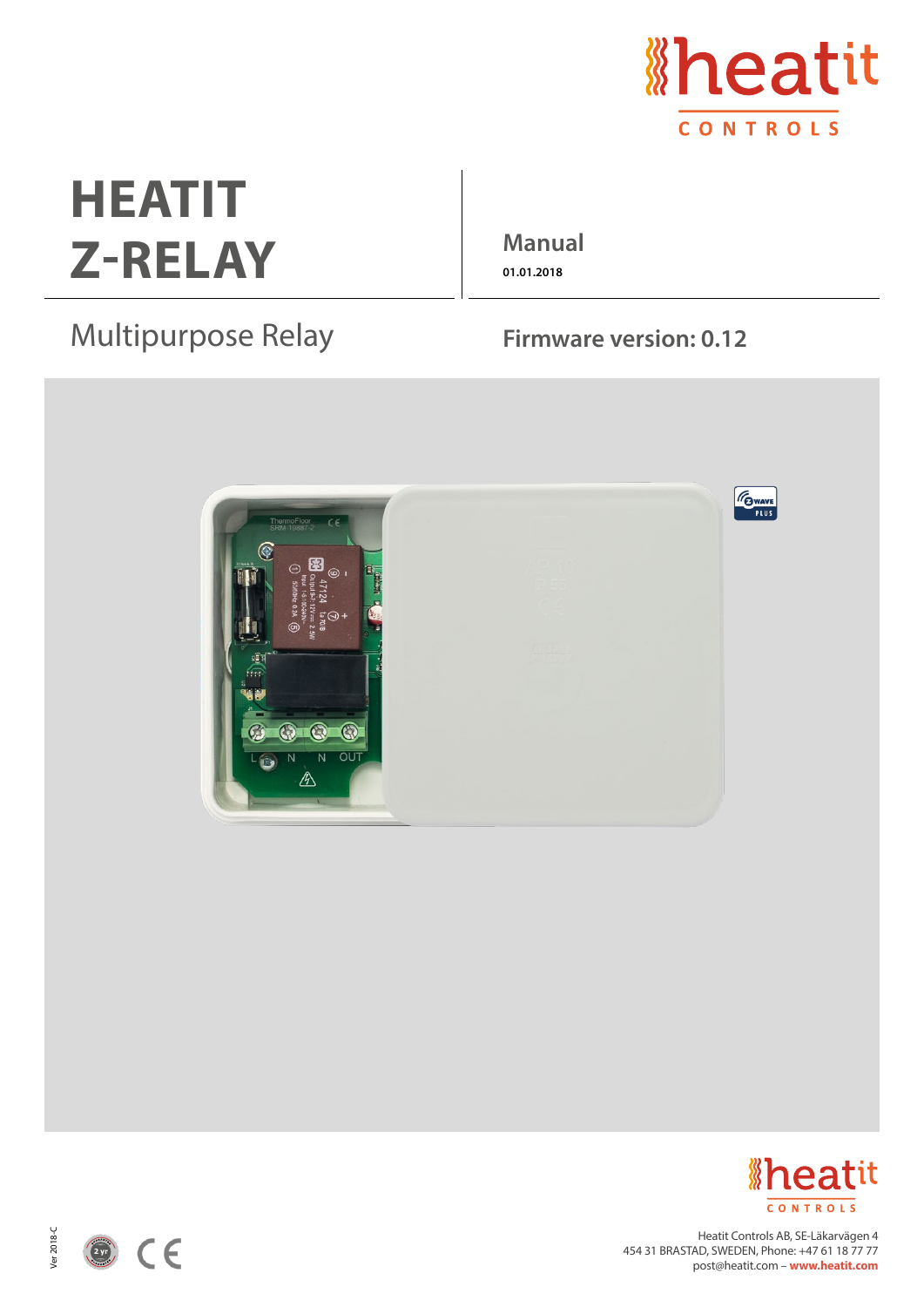# **CONTENTS**

| 3              | <b>1. PRODUCT DESCRIPTION</b>      |                                              |  |
|----------------|------------------------------------|----------------------------------------------|--|
| 3              |                                    | <b>2. INSTALLATION GUIDELINES</b>            |  |
| $\overline{4}$ | 2.1                                | Inputs                                       |  |
|                | 2.1.1                              | Temperature inputs                           |  |
|                |                                    | 2.1.2 Flood sensor input                     |  |
|                | 2.2                                | Relay output                                 |  |
| 4              |                                    | <b>3. BEHAVIOR WITHIN THE Z-WAVE NETWORK</b> |  |
| $\overline{4}$ |                                    | <b>4. FACTORY RESET</b>                      |  |
| 5              |                                    | <b>5. ASSOCIATION GROUPS</b>                 |  |
| 5              | <b>6. SECURITY (S2)</b>            |                                              |  |
| $6 - 8$        | <b>7. CONFIGURATION PARAMETERS</b> |                                              |  |
| 9              | <b>8. COMMAND CLASSES</b>          |                                              |  |
| 10             | <b>9. TECHNICAL SPECIFICATION</b>  |                                              |  |
|                |                                    |                                              |  |
|                |                                    |                                              |  |
|                |                                    |                                              |  |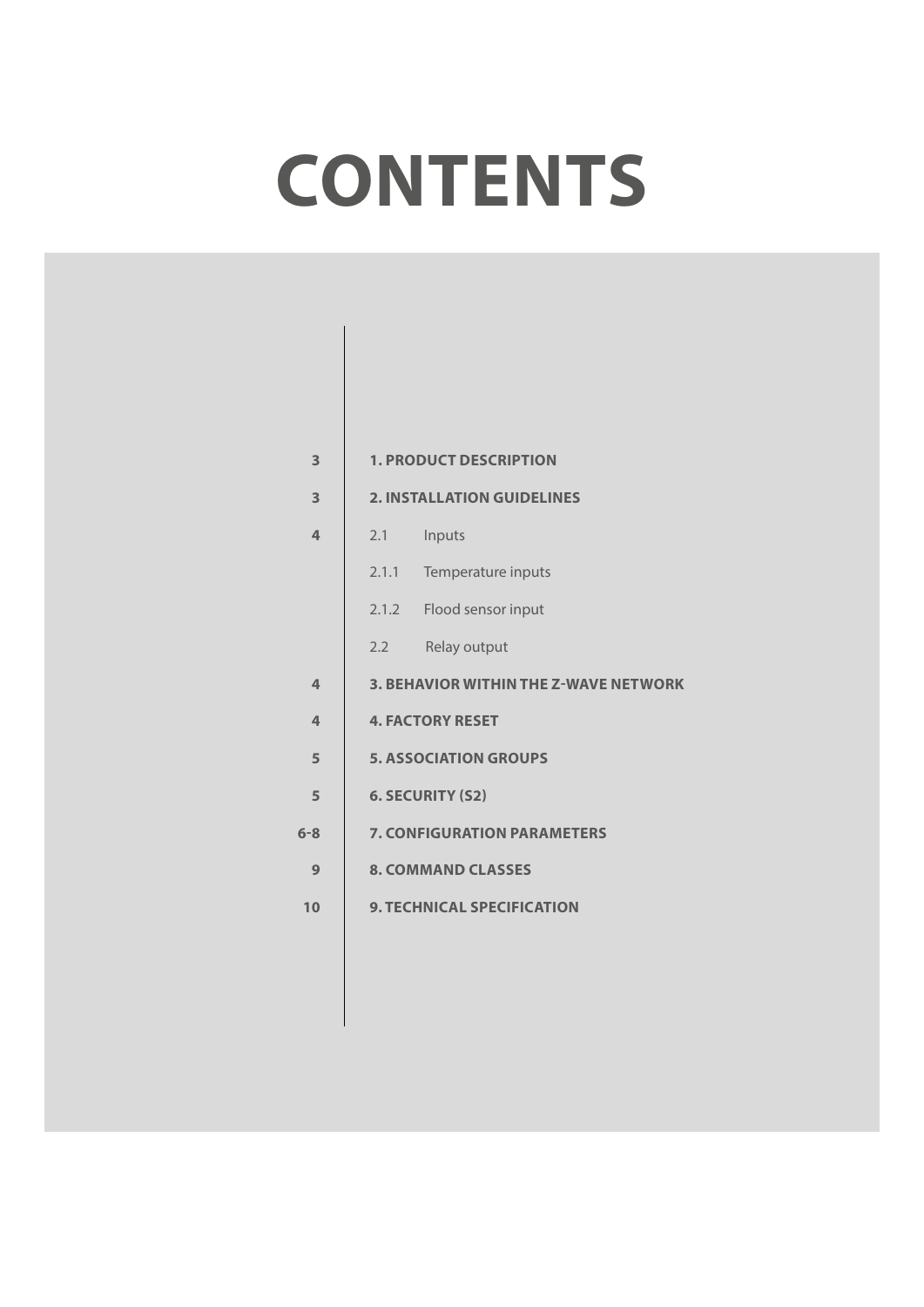#### **3**

#### **1. PRODUCT DESCRIPTION** interface Simple Simple Simple NTC temperature sensors. When the input simple as digital inputs are used as digital inputs are used as digital inputs are used as digital inputs are used as digital inputs, they can be used

The Heatit Z-Relay is a Z-Wave module in a water-resistant housing equipped with 10 x membrane cable entries.

The Heatit Z-Relay is equipped with 1 relay output and 3 multi-purpose inputs, and a Z-Wave radio for interfacing to the<br>wireless Z-Wave petwork. The module must be power supplied from a 230V AC mains connection. wireless Z-Wave network. The module must be power supplied from a 230V AC mains connection.

The Heatit Z-Realy high-duty relay output are able to be freely controlled from the Z-Wave network, and can be used for several purposes, e.g. control of valve actuators, stoves etc.

Two of the Heatit Z-Relay inputs can be configured to function as either digital inputs or as analogue inputs for interfacing simple NTC temperature sensors. When the inputs are used as digital inputs, they can be connected to potential free contacts, open-collector outputs, and will be able to control other Z-Wave devices when the status of the inputs sent to other Z-Wave devices on the Z-Wave network. The last input can be used as either digital input or be used to be connected to a flood detector.

It is possible to configure the level- and the indication of the status indicator LED on the modules circuit board. 2. Installation guidelines.

## **2. INSTALLATION GUIDELINES**

ATTENTION: Only authorized technicians under consideration of the country-specific installation guidelines/norms may<br>A structure of the assembly of the product, the prior to the prior to the prior to the voltage of the vol do works with 230 Volt mains power. Prior to the assembly of the product, the voltage network has to be switched off and ensured against re-switching.

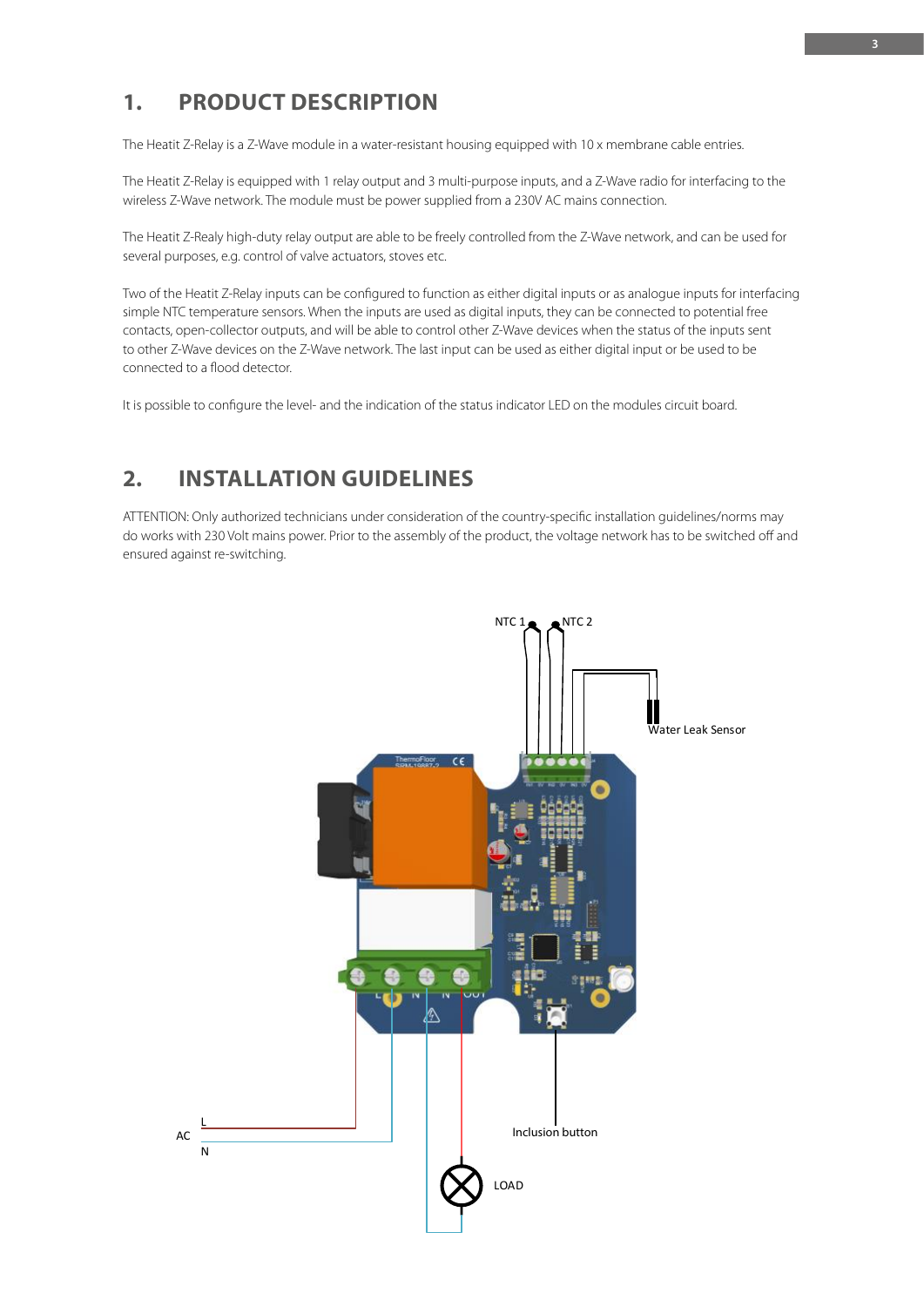## **2.1. Inputs**

## **2.1.1. Temperature inputs**

Input 1 and 2 can be used as temperature inputs by connecting NTC sensors the inputs, the type of NTC sensor can be configured by means of configuration parameter 3 and 4.

A temperature offset can be configured for each of the inputs by means of configuration parameter 5 and 6.

## **2.1.2. Flood sensor input**

Input 3 is a flood sensor input where it is possible to connect a simple flood sensor.

The flood sensor can be left lying on the floor (on an electrically insulating surface), or attached to the floor or to a wall. Designed for flood detection, senses water and other electrically conductive liquids. The sensitivity of the sensor can be configured by means of configuration parameter 14.

It is possible for the flood input directly to be able to control the Heatit Z-relay output, either to turn the relay output ON or OFF when flood is detected, or when no flood is detected, see configuration parameter 12 and 13.

## **2.2. Relay Output**

The relay output is a high power "normally open" (NO) contact, that can be used for several purposes.

It is possible to control the relay from the Z-Wave network, or it can be controlled by the flood sensor input.

The Heatit Z-Relay monitors the current used by the load connected to the relay output. The energy that the load consumes is calculated by means of the measured current and the voltage entered in configuration parameter 15. Energy data is sent to the controller through the Z-Wave network. These data values that the controller is able to receive are; current (A), power (Watt) and the energy consumed over time (kWh).

## **3. BEHAVIOUR WITHIN THE Z-WAVE NETWORK**

This product can be operated in any Z-Wave network with other Z-Wave certified devices from other manufacturers. All non-battery-operated nodes within the network will act as repeaters regardless of vendor to increase reliability of the network.

On delivery, the device does not belong to any Z-Wave network. The device needs to be added to an existing wireless network to communicate with the devices of this network. Devices can also be removed from a network. Both add and remove process are initiated by the primary controller of the Z-Wave network. This controller will be turned into a mode for adding or removing devices. Please refer to your primary controller's manual on how to turn your controller into add or remove mode. Only if the primary controller is in add or remove mode, this device can be added or removed from the network. When the device is removed from the network, it will set the device back to factory default.

If the device already belongs to a network, follow the remove process before adding it in your network. Otherwise, the adding of this device will fail. Place your primary controller in Adding Mode by following the manufacturer's instructions, then activate the add mode on the device by clicking the inclusion button in the module. The Adding Mode is indicated by status LED is blinking until a timeout occurs after 10 seconds or if the module has been added to the Z-Wave network.

The device is removed in the same manner, when the controller is put into Removing Mode.

## **4. FACTORY RESET**

The Heatit Z-Relay can be factory reset by pressing the inclusion button in the module for at least 10 seconds.

**NOTE: ONLY USE THIS PROCEDURE WHEN THE PRIMARY NETWORK CONTROLLER IS MISSING OR IS OTHERWISE INOPERABLE.**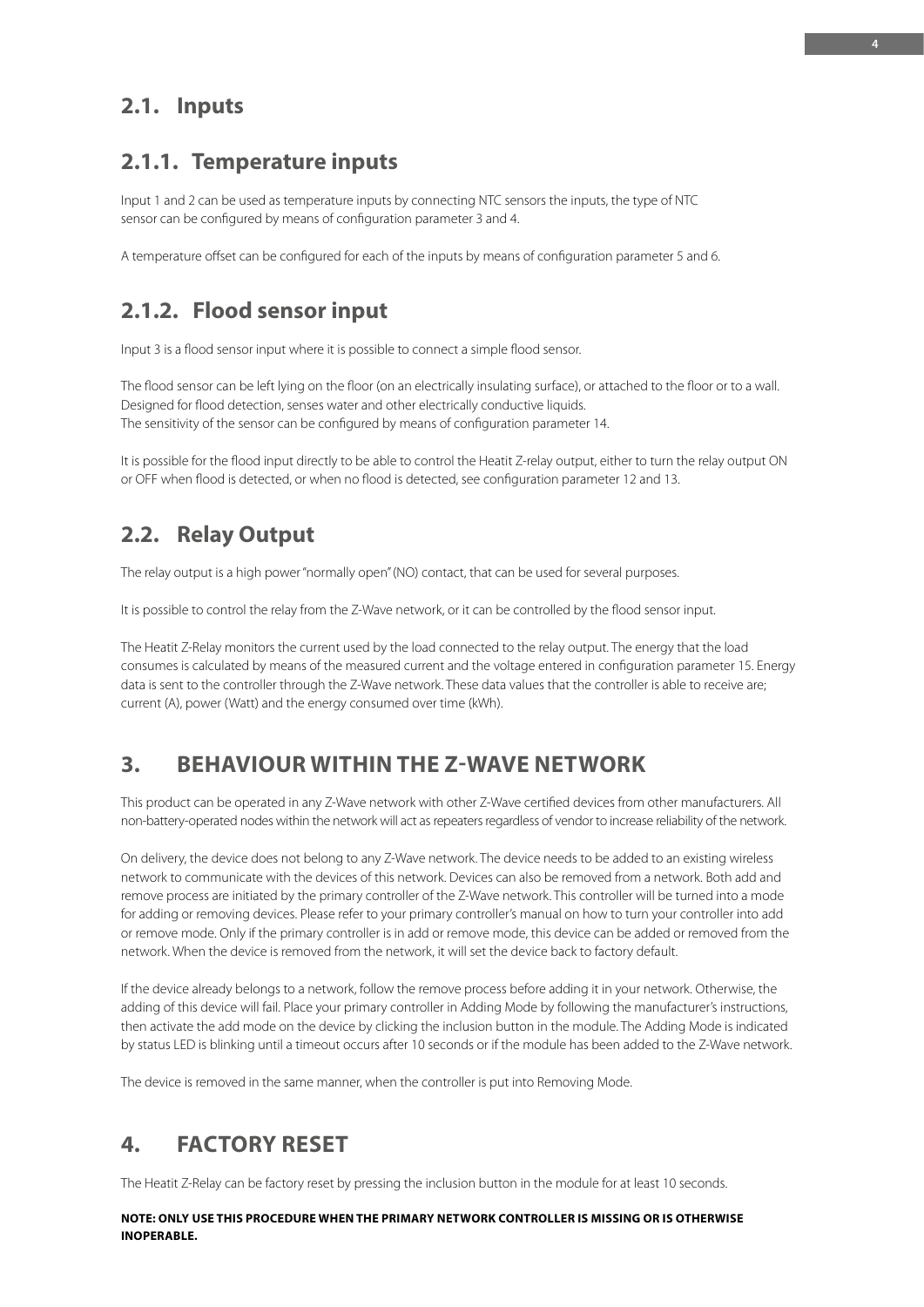## **5. ASSOCIATION GROUPS**

From a Controller's point of view, the Heatit Z-Relay will consists of a root device and 4 endpoint devices - if the Controller is supporting Multichannel devices, otherwise only the root devices will be seen by the Controller (root device / endpoint 0) The devices are:

- Root device; an intersection of all the devices (endpoint 0).
- 1 switch device to control the relay output (endpoint 1).
- 2 sensor devices representing the temperature inputs (endpoint  $2 3$ ).
- 1 notification sensor device representing the flood sensor input (endpoint 4).

Below is an overview of all the devices and the association groups for each device.

The first number in the association group number indicates the group number for actual device, and the second number is the group number on the root device (endpoint 0).

| <b>DEVICE 1 (ENDPOINT 1)</b> | <b>RELAY OUTPUT</b>                                                                                                                                                                                                                 |
|------------------------------|-------------------------------------------------------------------------------------------------------------------------------------------------------------------------------------------------------------------------------------|
| Group $1/1$                  | Lifeline. Lifeline group for the entire module.<br>Sends Basic Report On / Off when the relay is turned on or off.<br>Sends Meter Report with energy data for the load connected to the relay output.<br>Max. nodes in the group: 1 |
| <b>DEVICE 2 (ENDPOINT 2)</b> | <b>TEMPERATURE INPUT 1</b>                                                                                                                                                                                                          |
| Group $1/-$                  | I ifeline.<br>Max. nodes in the group: 0                                                                                                                                                                                            |
| Group 2/2                    | Sends Sensor Multilevel Report for input 1.<br>Nodes in this group will receive information of the current temperature measured by the<br>NTC connected to input 1.<br>Max. nodes in the group: 5                                   |
| <b>DEVICE 3 (ENDPOINT 3)</b> | <b>TEMPERATURE INPUT 2</b>                                                                                                                                                                                                          |
| Group $1/-$                  | Lifeline.<br>Max. nodes in the group: 0                                                                                                                                                                                             |
| Group 2/3                    | Sends Sensor Multilevel Report for input 2.<br>Nodes in this group will receive information of the current temperature measured by the<br>NTC connected to input 2.<br>Max. nodes in the group: 5                                   |
| <b>DEVICE 4 (ENDPOINT 4)</b> | <b>FLOOD SENSOR INPUT</b>                                                                                                                                                                                                           |
| Group $1/-$                  | l ifeline.<br>Max. nodes in the group: 0                                                                                                                                                                                            |
| Group 2/4                    | Nodes in this group receives <b>Basic Report On / Off</b> when the flood sensor detects a flood.<br>Normally used for visualization in the Controller.<br>Max. nodes in the group: 5                                                |
| Group $3/5$                  | Nodes in this group receives <b>Basic Set On / Off</b> when the flood sensor detects a flood.<br>Max. nodes in the group: 5                                                                                                         |
| Group $4/6$                  | Nodes in this group receives <b>Notification Report</b> when the flood sensor detects a flood.<br>The notification events reported are: "Water leak detected "0x02 and "Idle" 0x00.<br>Max. nodes in the group: 5                   |

## **6. SECURITY (S2)**

The S2 security enhances Z-Wave Plus with an additional layer of AES 128-bit encryption of the wireless Z-Wave communication in order to prevent hacking and man-in-middle attacks of the home network. The Heatit Z-Relay supports S2 and has a QR-code label that can be used when the module is included into the Z-Wave home network. The including Controller will ask for a 5-digit code, which can be identified beneath the QR-code, and will then ask to confirm the rest of the code that is contained in the QR-code.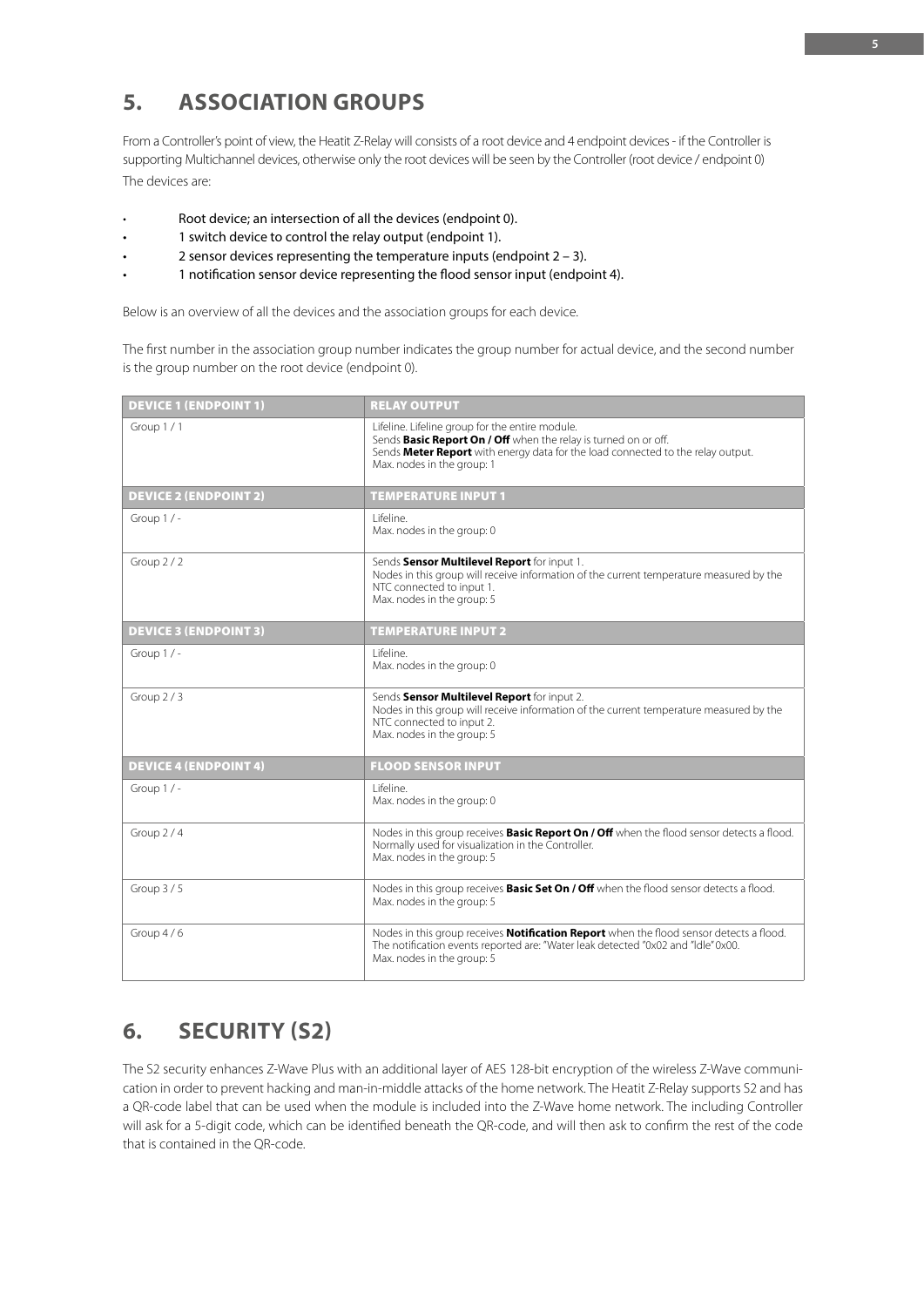## **7. CONFIGURATION PARAMETERS**

Z-Wave products are supposed to work out of the box after they are added to the Z-Wave network, however certain configuration of a device can alter the functionality to better serve the needs of the user's or unlock further enhanced features.

#### **Parameter 1**, Parameter size 1 byte. Status LED.

| Configuration of the status LED. |                                              |
|----------------------------------|----------------------------------------------|
| <b>VALUE</b>                     | <b>DESCRIPTION</b>                           |
|                                  | LED turned off.                              |
|                                  | LED turned on. (Default)                     |
|                                  | LED flashing at 1 second intervals (1/2 Hz). |
|                                  | LED flashing at 1/2 second interval (1 Hz).  |

**Parameter 2**, Parameter size 1 byte. Status LED brightness level.

| Configure the percentage of light in the status LED, when the LED is turned on |                                                                         |  |
|--------------------------------------------------------------------------------|-------------------------------------------------------------------------|--|
| <b>VALUE</b>                                                                   | <b>DESCRIPTION</b>                                                      |  |
| $0 - 100$                                                                      | Specifies the brightness level of the LED when it is on. Default is 50. |  |

#### **Parameter 3**, Parameter size 1 byte. Thermistor type for input 1.

| Configures the thermistor type connected to input 1. |                                                      |
|------------------------------------------------------|------------------------------------------------------|
| <b>VALUE</b>                                         | <b>DESCRIPTION</b>                                   |
|                                                      | Input disabled. (Default).                           |
|                                                      | 10K NTC (TEWA PART NUMBER: TT02-10KC3-93D-3000R-TPH) |

#### **Parameter 4**, Parameter size 1 byte. Thermistor type for input 2.

| Configures the thermistor type connected to input 2. |                                                      |
|------------------------------------------------------|------------------------------------------------------|
| <b>VALUE</b>                                         | <b>DESCRIPTION</b>                                   |
|                                                      | Input disabled. (Default).                           |
|                                                      | 10K NTC (TEWA PART NUMBER: TT02-10KC3-93D-3000R-TPH) |

#### **Parameter 5**, Parameter size 1 byte. Temperature offset on input 1.

Configures a temperature offset that can be added to the measured temperature in order to get a more accurate measurement from the thermistor on input 1.

| <b>VALUE</b> | <b>DESCRIPTION</b>                                                              |
|--------------|---------------------------------------------------------------------------------|
| $-40 - 40$   | $-4.0 - 4.0$ °C. Value is added to the temperature measurement. (Default is 0). |
|              |                                                                                 |

#### **Parameter 6**, Parameter size 1 byte. Temperature offset on input 2.

Configures a temperature offset that can be added to the measured temperature in order to get a more accurate measurement from the thermister on input 2 therm

| <b>VALUE</b> | <b>IDESCRIPTION</b>                                                             |
|--------------|---------------------------------------------------------------------------------|
| $-40 - 40$   | $-4.0 - 4.0$ °C. Value is added to the temperature measurement. (Default is 0). |

#### **Parameter 7**, Parameter size 2 bytes. Time interval for reports sent about input 1.

Configures the time interval between when sensor reports are transmitted for input 1.

| <b>VALUE</b> | <b>DESCRIPTION</b>                                                                                        |
|--------------|-----------------------------------------------------------------------------------------------------------|
| $0 - 8.640$  | 0 – 86 400 seconds. Default value is 6 (60 seconds) which will cause a report to be sent<br>every minute. |

#### **Parameter 8**, Parameter size 2 bytes. Time interval for reports sent about input 2.

Configures the time interval between when sensor reports are transmitted for input 2.

| <b>VALUE</b> | <b>DESCRIPTION</b>                                                                                        |
|--------------|-----------------------------------------------------------------------------------------------------------|
| $0 - 8.640$  | 0 – 86 400 seconds. Default value is 6 (60 seconds) which will cause a report to be sent<br>every minute. |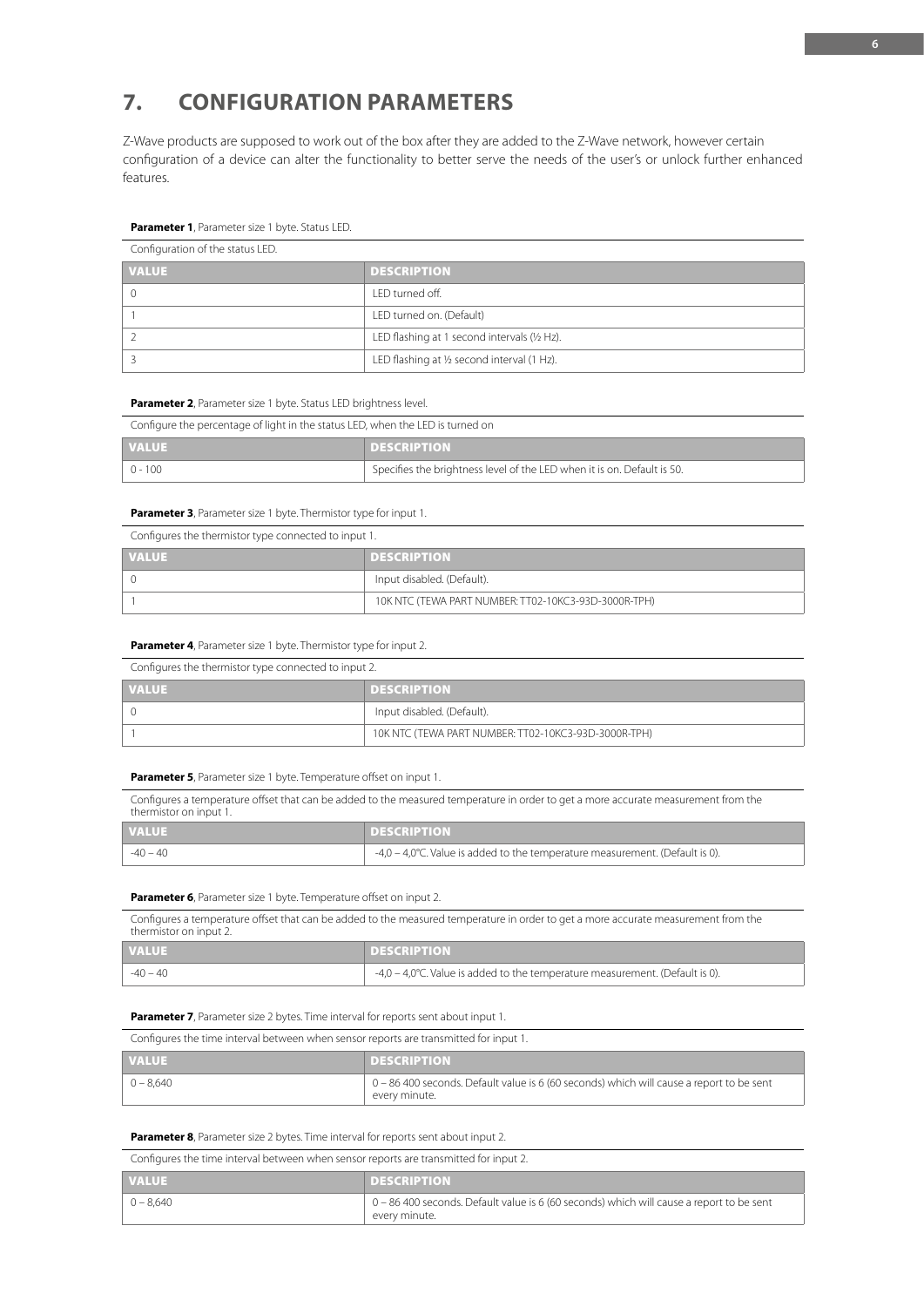#### Parameter 9, Parameter size 2 bytes. Time interval between notification reports for input 3.

| Configures the time interval between when notification reports for flood input 3. |                                                                                                              |  |
|-----------------------------------------------------------------------------------|--------------------------------------------------------------------------------------------------------------|--|
| <b>VALUE</b>                                                                      | <b>DESCRIPTION</b>                                                                                           |  |
| $\vert 0 - 8.640 \vert$                                                           | 0 - 86 400 seconds. Default value is 2 (20 seconds) which will cause reports to be sent every<br>20 seconds. |  |

#### Parameter 10, Parameter size 2 bytes. Time interval between meter reports.

Configures the time interval between when meter reports for reporting the energy (kWh) consumed by the load connected to the relay output.

| <b>VALUE</b>  | <b>DESCRIPTION</b>                                                                                            |
|---------------|---------------------------------------------------------------------------------------------------------------|
| $  0 - 8.640$ | 0 - 86 400 seconds. Default value is 90 (900 seconds) which will cause reports to be sent<br>every 15 minute. |

#### **Parameter 11**, Parameter size 1 byte. Flood steady timer.

Configures the time that the flood input (input 3) has to be steady before the state is accepted as a valid state.

| <b>VALUE</b> | <b>DESCRIPTION</b>                                                                  |
|--------------|-------------------------------------------------------------------------------------|
| $0 - 60$     | 0 – 60 seconds. Default value is 6 (6 seconds) before a state is accepted as valid. |

#### Parameter 12, Parameter size 1 byte. Auto relay on.

| Configures internal states that will cause the relay to be turned on. |                                                            |
|-----------------------------------------------------------------------|------------------------------------------------------------|
| <b>VALUE</b>                                                          | <b>DESCRIPTION</b>                                         |
|                                                                       | Relay is not turned on automatically.                      |
|                                                                       | The relay is turned on when a flood is detected. (Default) |
|                                                                       | The relay is turned on when no flood is detected.          |

#### Parameter 13, Parameter size 1 byte. Auto relay off.

Configures internal states that will cause the relay to be turned off.

| <b>VALUE</b> | <b>DESCRIPTION</b>                                           |
|--------------|--------------------------------------------------------------|
|              | Relay is not turned off automatically.                       |
|              | The relay is turned off when a flood is detected.            |
|              | The relay is turned off when no flood is detected. (Default) |

#### **Parameter 14**, Parameter size 2 bytes. Flood detection threshold.

| Configures the threshold for input 3 that will cause a flood to be detected. |                                                                                                                            |
|------------------------------------------------------------------------------|----------------------------------------------------------------------------------------------------------------------------|
| <b>VALUE</b>                                                                 | <b>DESCRIPTION</b>                                                                                                         |
| $0 - 4095$                                                                   | Low value means a low detection threshold, high value will cause the input to be more<br>sensitive. Default value is 2048. |

#### Parameter 15, Parameter size 1 byte. Voltage.

| Configures the value used for power calculation, as only the current for the load on the relay output is measured. |                                     |
|--------------------------------------------------------------------------------------------------------------------|-------------------------------------|
| <b>VALUE</b>                                                                                                       | <b>DESCRIPTION</b>                  |
| $0 - 250$                                                                                                          | 0 - 250 Volt. Default value is 220. |

#### Parameter 16, Parameter size 1 byte. Ampere.

| <b>NOT USED</b> |                     |
|-----------------|---------------------|
| <b>VALUE</b>    | <b>DESCRIPTION</b>  |
| $0 - 255$       | Default value is 0. |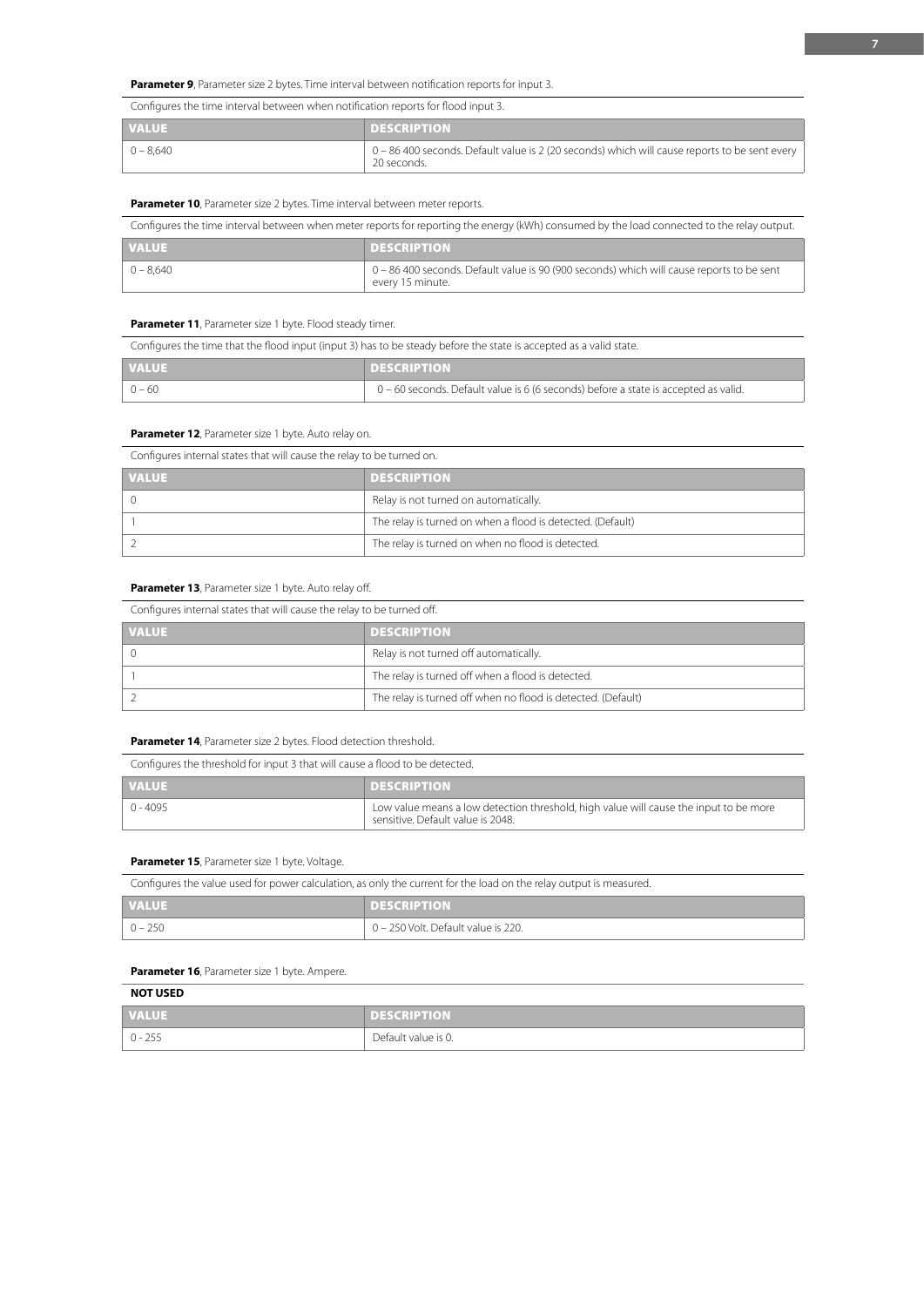| Configures the digital value on the A/D converter that corresponds to a current of one ampere.<br>DO NOT CHANGE THIS VALUE, UNLESS INSTRUCTED TO. |                                                                                           |
|---------------------------------------------------------------------------------------------------------------------------------------------------|-------------------------------------------------------------------------------------------|
| <b>VALUE</b>                                                                                                                                      | <b>DESCRIPTION</b>                                                                        |
| በ - 255                                                                                                                                           | 0 - 255. Default value is 81 which is corresponds to the current sensor ACS722LLCTR-20AB. |

#### **Parameter 18,** Parameter size 2 bytes. Size of load connected on the relay output.

Configures a constant value that will be used in power metering when this value is different from 0. This value specifies the actual load in **Watt** used for power metering.

| <b>VALUE</b> | <b>DESCRIPTION</b>                 |
|--------------|------------------------------------|
| $0 - 6000$   | 0 - 6000 Watt. Default value is 0. |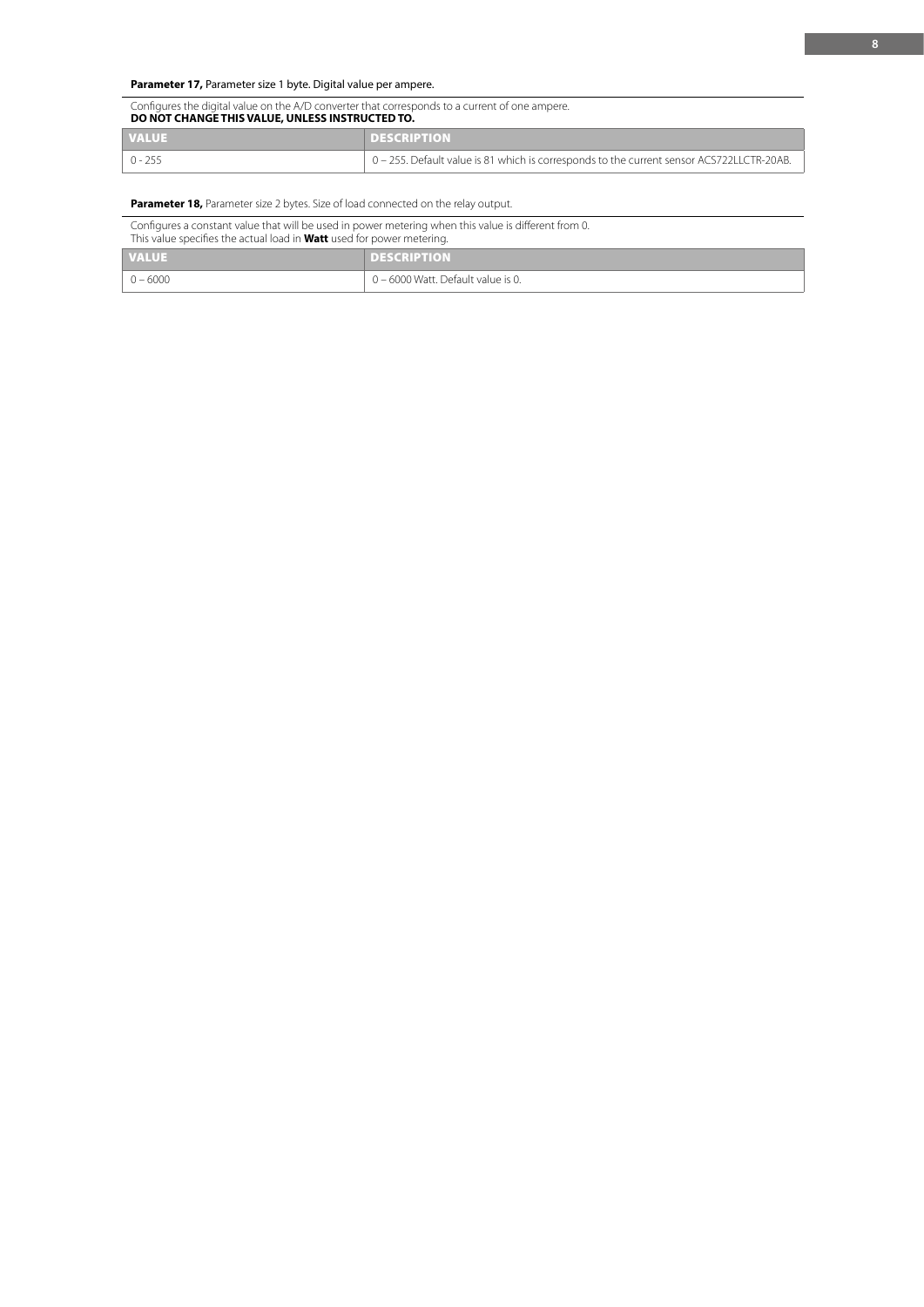## **8. COMMAND CLASSES**

#### **SUPPORTED COMMAND CLASSES**

- Association (version 2)
- Association Group Information (version 1)
- Multi Channel Association (version 3)<br>• Version (version 2)
- 
- Configuration (version 3)
- 
- Manufacturer Specific (version 2)<br>• Z-Wave Plus Information (version 2)<br>• Device Reset Locally (version 1)
- 
- Powerlevel (version 1)
- Firmware Update (version 4)
- Security (version 1)
- Security 2 (version 1)
- 
- Supervision (version 1)<br>• Multi Channel (version 4)
- Basic (version 2)
- Switch Binary (version 1)
- Meter (version 3)

#### **CONTROLLED COMMAND CLASSES**

- Basic (version 2)
- Meter (version 3)
- 
- Multilevel Sensor (version 5)<br>• Notification Sensor (version 8)